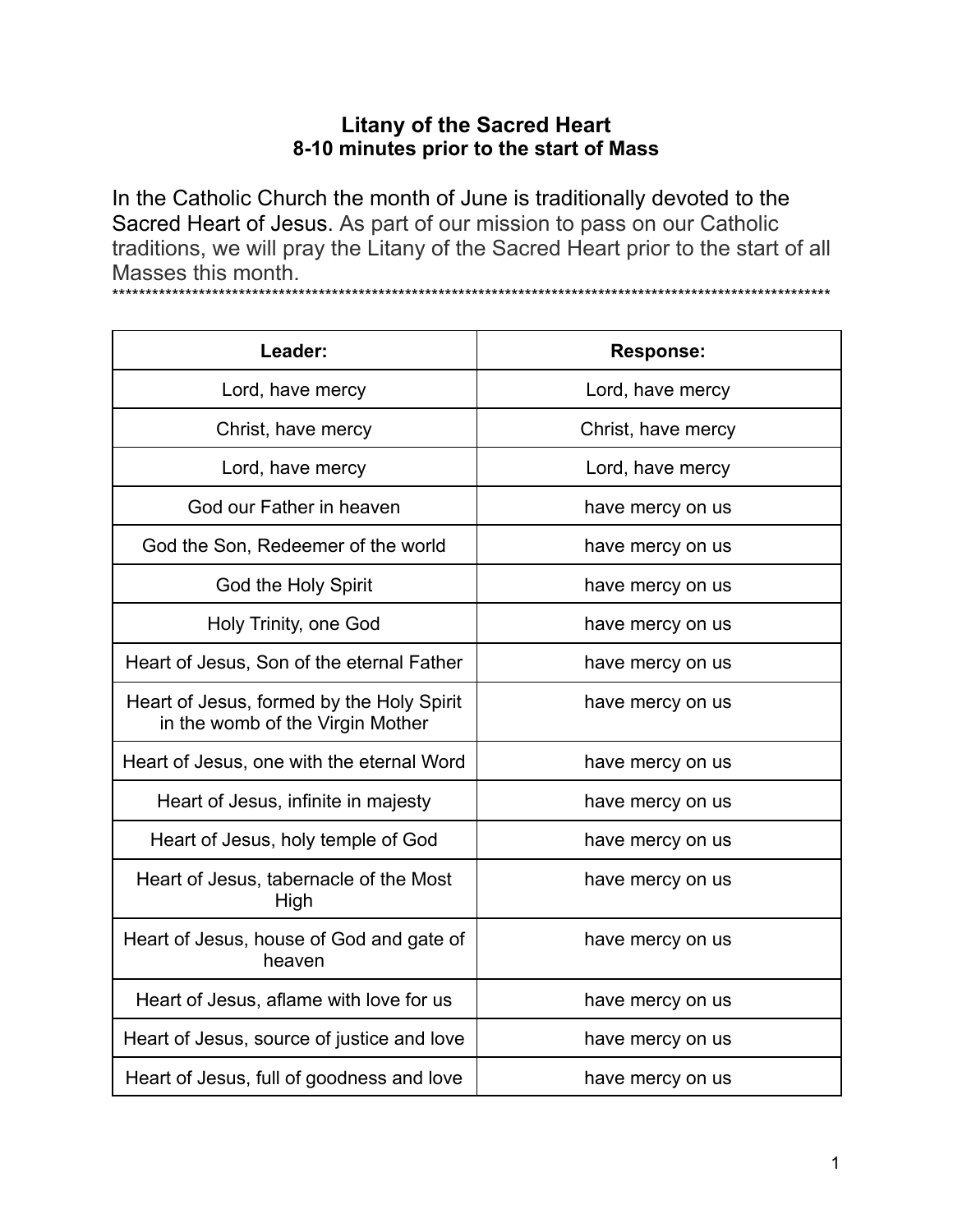| Leader:                                                     | <b>Response:</b> |
|-------------------------------------------------------------|------------------|
| Heart of Jesus, well-spring of all virtue                   | have mercy on us |
| Heart of Jesus, worthy of all praise                        | have mercy on us |
| Heart of Jesus, king and center of all<br>hearts            | have mercy on us |
| Heart of Jesus, treasure-house of wisdom<br>and knowledge   | have mercy on us |
| Heart of Jesus, in whom there dwells the<br>fullness of God | have mercy on us |
| Heart of Jesus, in whom the Father is well<br>pleased       | have mercy on us |
| Heart of Jesus, from whose fullness we<br>have all received | have mercy on us |
| Heart of Jesus, desire of the eternal hills                 | have mercy on us |
| Heart of Jesus, patient and full of mercy                   | have mercy on us |
| Heart of Jesus, generous to all who turn<br>to you          | have mercy on us |
| Heart of Jesus, fountain of life and<br>holiness            | have mercy on us |
| Heart of Jesus, atonement for our sins                      | have mercy on us |
| Heart of Jesus, overwhelmed with insults                    | have mercy on us |
| Heart of Jesus, broken for our sins                         | have mercy on us |
| Heart of Jesus, obedient even to death                      | have mercy on us |
| Heart of Jesus, pierced by a lance                          | have mercy on us |
| Heart of Jesus, source of all consolation                   | have mercy on us |
| Heart of Jesus, our life and resurrection                   | have mercy on us |
| Heart of Jesus, our peace and<br>reconciliation             | have mercy on us |
| Heart of Jesus, victim of our sins                          | have mercy on us |